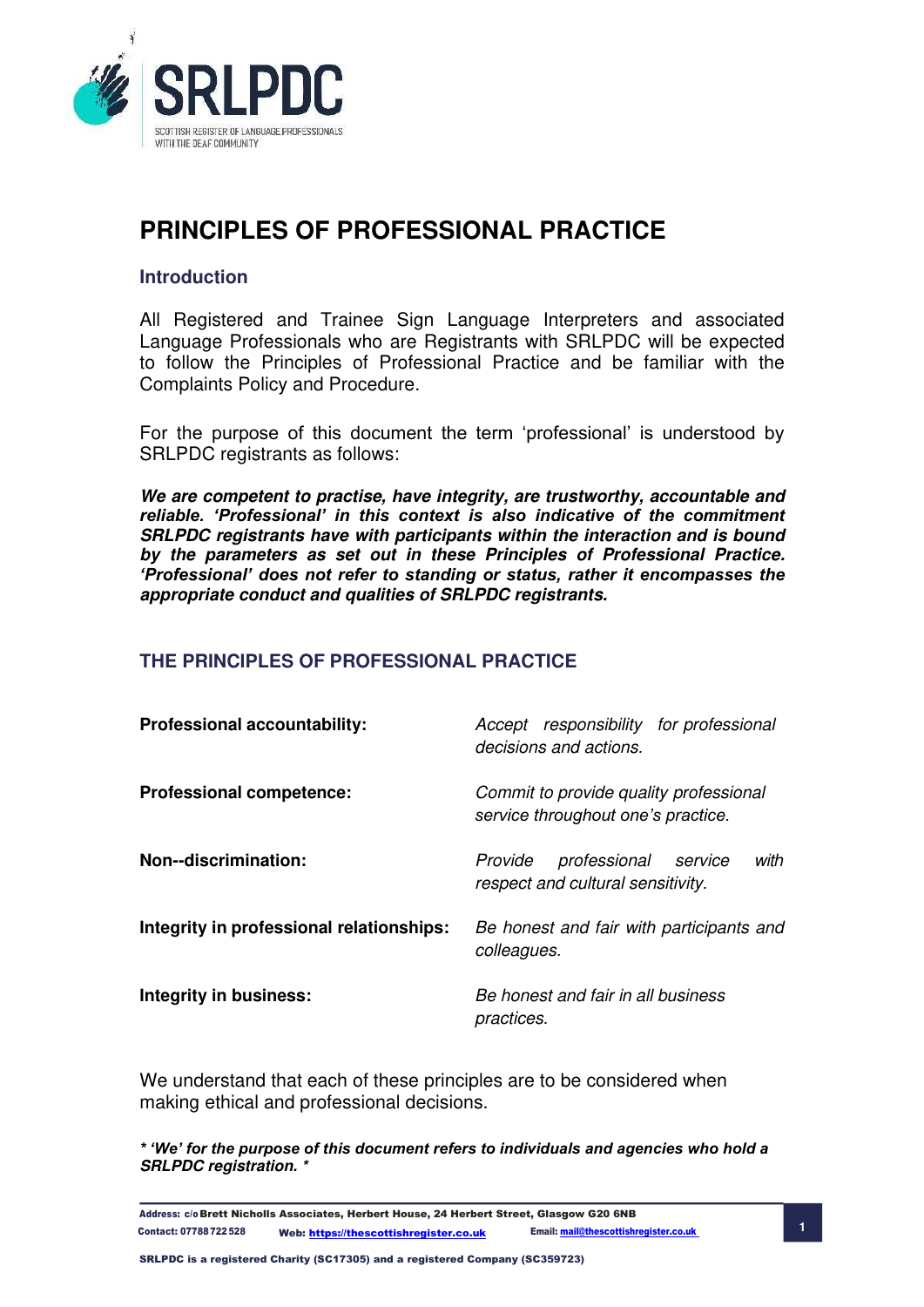

# **PROFESSIONAL ACCOUNTABILITY**

We accept responsibility for all our professional decisions made and actions taken.

### **Confidentiality**

- We respect the privacy of participants and hold in confidence all information obtained in the course of our professional service, both in the interpreting/ practice assignment and in the details relating to it. Where necessary, we may subsequently disclose pertinent information to look after our well--being.
- We will disclose information when harmful behaviour is identified or suspected and when required by law.

### **Professional Conduct**

- We will be professional in our practice.
- We will consider the needs of all participants when making professional decisions.
- We recognise that other professional codes of conduct may impact upon our work. In such circumstances cross--professional compromises need to be reached.
- We recognise that all work undertaken on an individual basis, whether pro bono or paid, will ultimately reflect our integrity and our profession.
- We will disclose any conflicts of interest and will not abuse our position for gain or advantage either for ourselves or for others.
- We will not knowingly accept work that is beyond our linguistic and technical ability.
- We will reflect on how interpreting interactions can affect us personally and the quality of our work. This can include but is not limited to emotional, physical, sexual, or verbal actions.
- We will discuss and resolve, in a professional manner, issues arising from our professional practice with colleagues. If attempts to resolve the issue have not been successful, the SRLPDC Complaints Policy should be followed.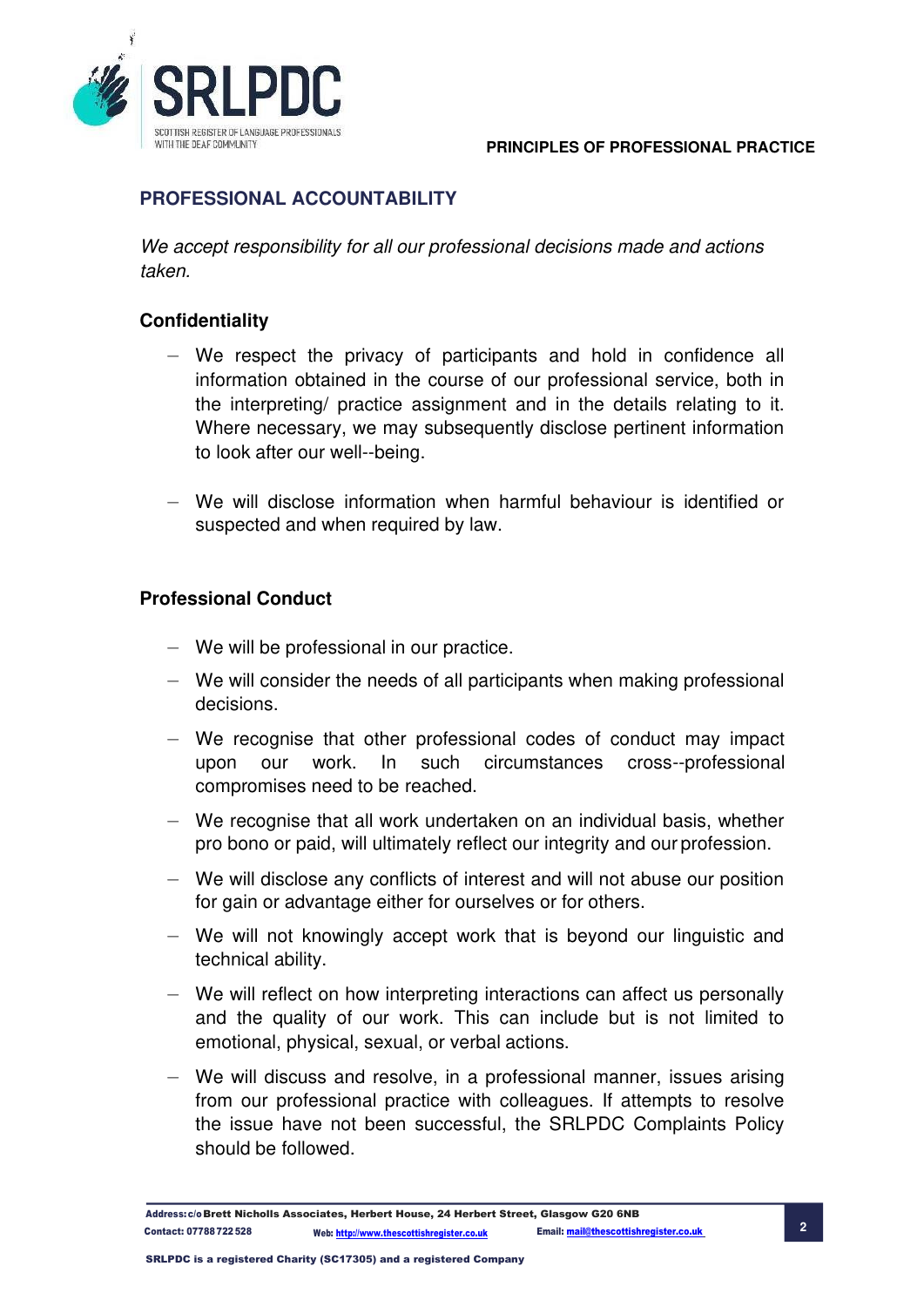

- We will not counsel or offer opinions during or in relation to an assignment. When working it may be appropriate to comment on the overall effectiveness of communication, the interpreting process and to suggest appropriate resources, information and signposting.
- We will not accept subsequent private bookings which we initially received through an agency.

### **PROFESSIONAL COMPETENCE**

We will provide the highest possible quality of service, accepting responsibility for our own work through all aspects of our professional practice.

### **Quality of Practice**

— We will have completed appropriate training and assessments in accordance with our level of SRLPDC registration providing us with the knowledge and skills to support accurate and appropriate interpretation.

### **Quality of Interpretation**

- We will always endeavour to provide an accurate interpretation of the source language to achieve target language equivalence.
- We will consider the health & safety needs of participants including ourselves in terms of the length and intensity of the work, requirement for breaks and, should the situation warrant it, the need for more than one interpreter to ensure the quality of service can be maintained.

### **Continuing Professional Development**

We will build on our knowledge and skills by continuing our professional development throughout our careers in accordance with SRLPDC CPD Policy.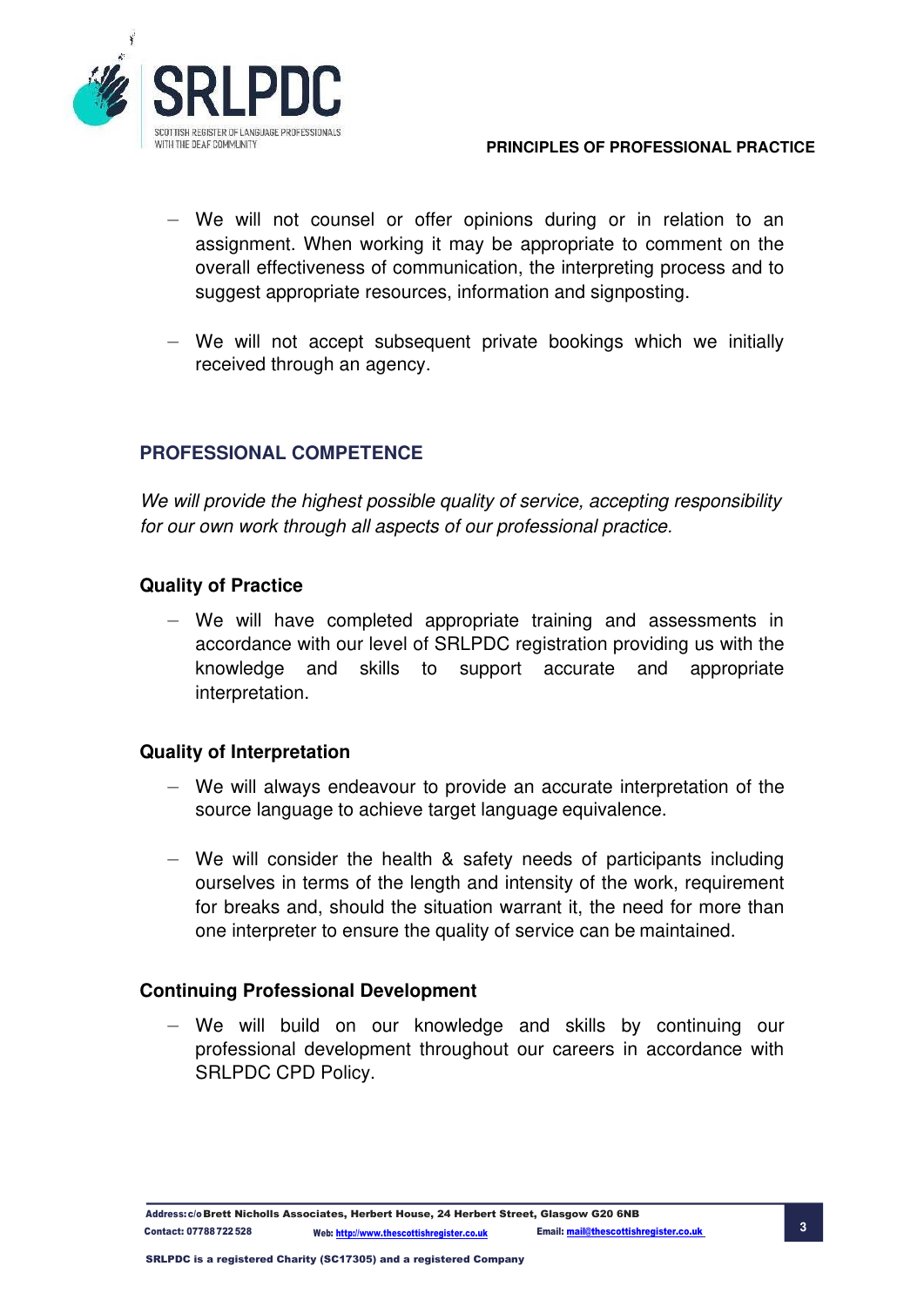

# **NON--DISCRIMINATION**

We will provide a professional service with respect and cultural sensitivity to all participants.

### **Respect**

— We will respect the individuality, the right to self--determination, the autonomy, the language and/or communication preference of the people with whom we work. We will be aware of the longstanding power structures which often disadvantage D/deaf people. We will not discriminate against the protected characteristics (contained within the Equality Act 2010).

## **INTEGRITY IN PROFESSIONAL RELATIONSHIPS**

We will deal honestly and fairly with participants and our colleagues while establishing and maintaining professional boundaries.

### **Professional Relationships**

— We understand the difference between professional and social interactions and will establish and maintain appropriate boundaries between ourselves and participants. Our relationship with all parties involved will be fair and professional.

### **Deaf Interpreters**

— We will, where appropriate, recognise the need for and advocate the use of a Deaf interpreter as a part of the professional interpreting team.

### **Impartiality**

We will not make any conscious decision to alter a message for our personal political, religious, moral, or any of our other biased views. If we are unable to put aside our personal views we will consider our options, which may include declining work or withdrawing.